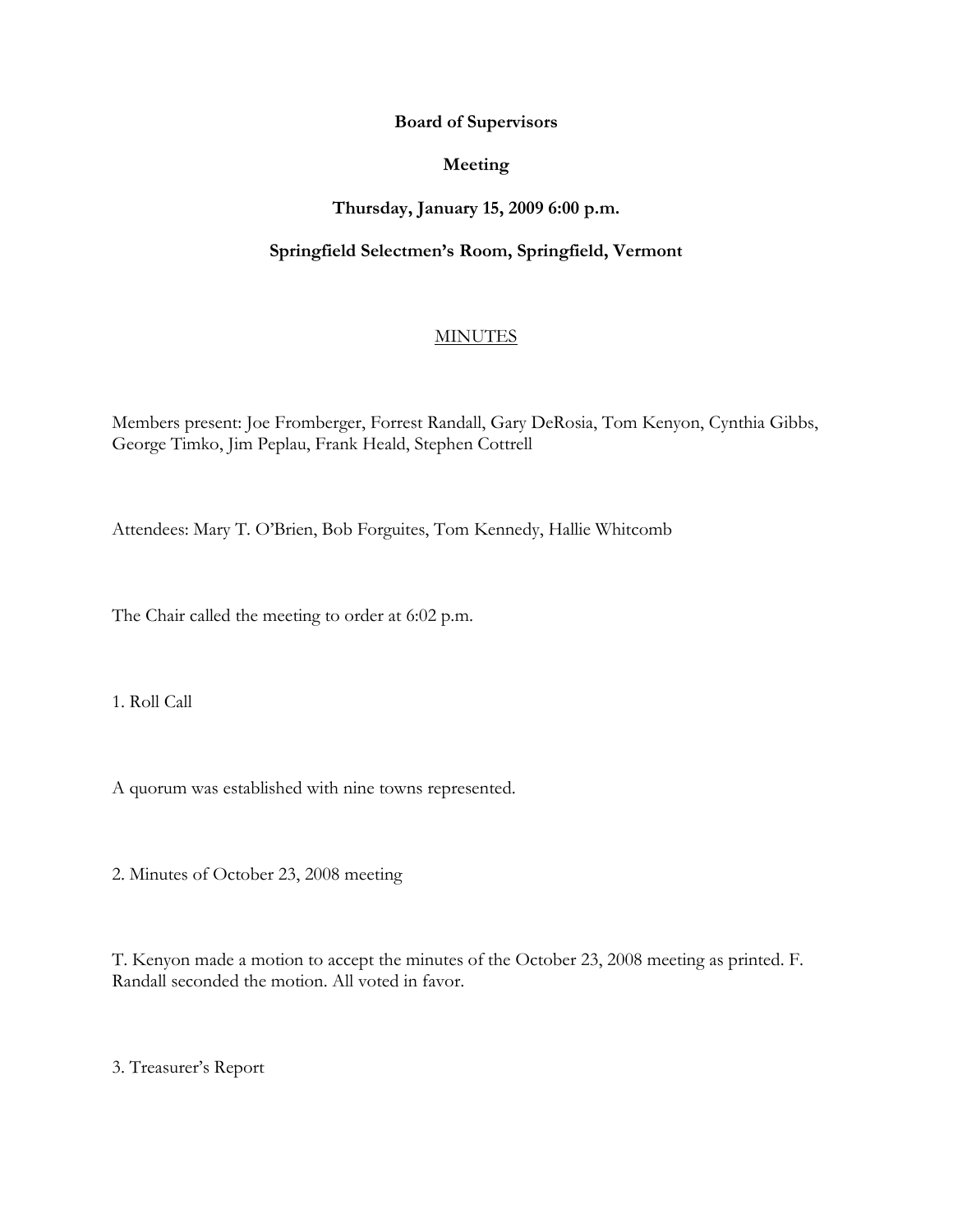B. Forguites stated that, as previously directed by the Board, he deposited the funds from the dissolution of the NH/VT Solid Waste Project into a one-year certificate of deposit (\$397,193.17, 3.02 APY) and into a money market account for cash flow as needed (\$25,000.00, 2.27%). The money is fully insured for \$250,000.00 and the rest is collateralized. The funds are at a financial institution in the District.

Mr. Forguites explained the July-December 2008 Profit and Loss Budget v. Actual report. J. Peplau made a motion to accept the Treasurer's Report. T. Kenyon seconded the motion. All voted in favor.

4. Discussion of Audit Report

T. Kennedy explained the auditors' recommendations and the District's responses. Discussion took place about whether or not the District wants to own anything (e.g., the textile sheds). T. Kenyon made a motion to review and accept the audit as printed and the January 15, 2009 letter responding to the auditors. J. Peplau seconded the motion. All voted in favor.

5. Recycling Coordinator's Report

A discussion took place on the type of compost bin that the District should promote and sell to residents. F. Heald made a motion to permit the recycling coordinator to order and pay for a pallet [36] of Soil Saver compost bins. J. Peplau seconded the motion. All voted in favor.

6. Discussion of Prices for Recyclables

T. Kennedy brought up the recent trend of plummeting prices for recyclables.

7. Update on FY 07-08 USDA Grant